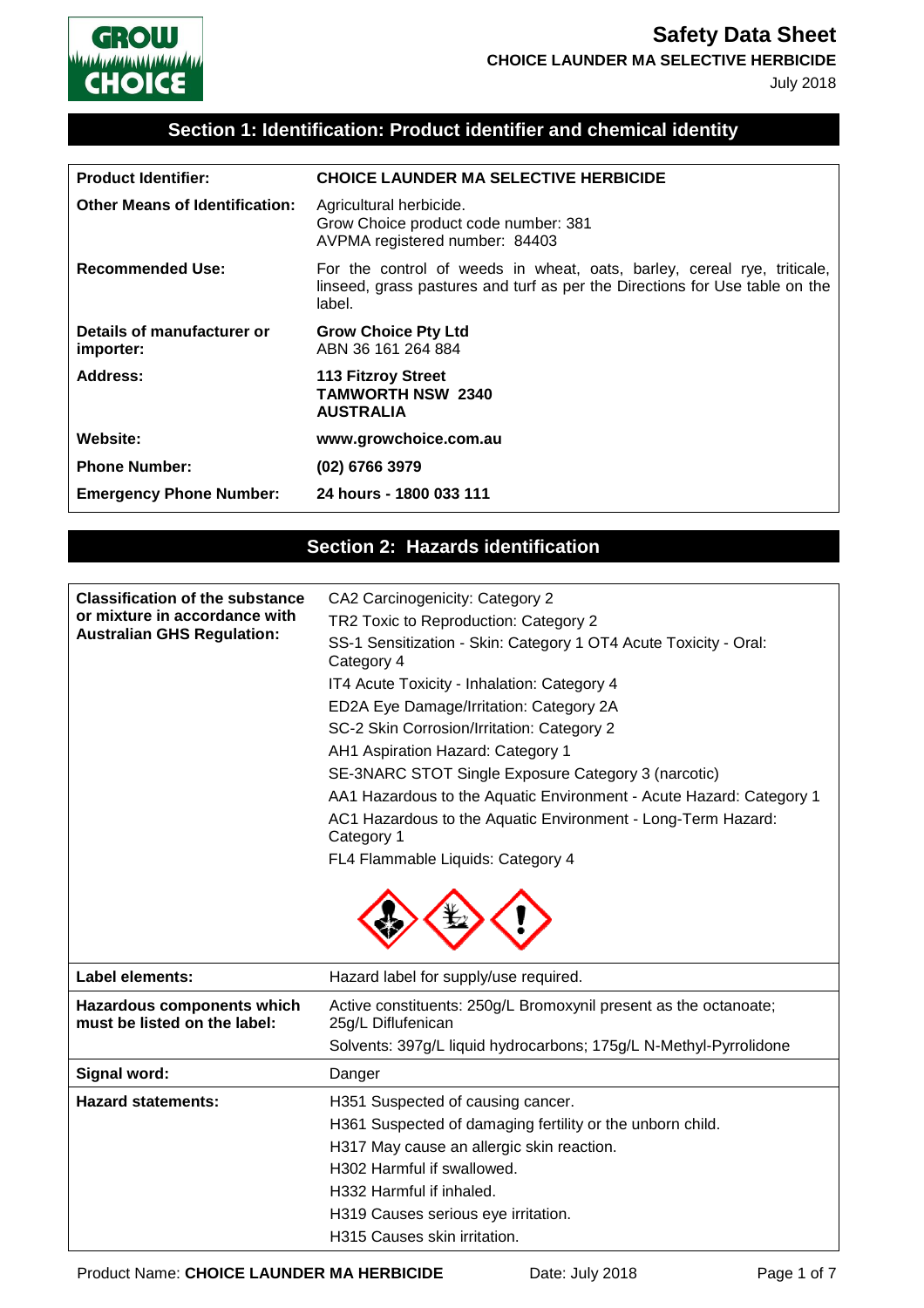|                                             | H304 May be fatal if swallowed and enters airways.                                                                                                    |
|---------------------------------------------|-------------------------------------------------------------------------------------------------------------------------------------------------------|
|                                             | AUH066 Repeated exposure may cause skin dryness or cracking.                                                                                          |
|                                             | H336 May cause drowsiness or dizziness.                                                                                                               |
|                                             | H400 Very toxic to aquatic life.                                                                                                                      |
|                                             | H410 Very toxic to aquatic life with long lasting effects.                                                                                            |
|                                             | H227 Combustible liquid                                                                                                                               |
| <b>General precautionary</b><br>statements: | P101 If medical advice is needed, have product container or label at<br>hand.                                                                         |
|                                             | P102 Keep out of reach of children.                                                                                                                   |
|                                             | P103 Read label before use.                                                                                                                           |
| Precautionary statement -                   | P261 Avoid breathing mists and spray.                                                                                                                 |
| <b>Prevention</b>                           | P272 Contaminated work clothing should not be allowed out of the<br>workplace.                                                                        |
|                                             | P280 Wear protective gloves, clothing, eye and face protection.                                                                                       |
|                                             | P264 Wash hands and exposed skin thoroughly after handling.                                                                                           |
|                                             | P270 Do not eat, drink or smoke when using this product.                                                                                              |
|                                             | P210 Keep away from flames and hot surfaces. - No smoking.                                                                                            |
| Precautionary statement -                   | P308+P313 IF exposed or concerned: Get medical advice/attention.                                                                                      |
| <b>Response</b>                             | P302+P352 IF ON SKIN: Wash with plenty of soap and water.                                                                                             |
|                                             | P333+P313 If skin irritation or rash occurs: Get medical advice/attention.                                                                            |
|                                             | P363 Wash contaminated clothing before reuse.                                                                                                         |
|                                             | P301+P310 IF SWALLOWED: Immediately call a POISON CENTER or<br>doctor/physician.                                                                      |
|                                             | P330 Rinse mouth.                                                                                                                                     |
|                                             | P331 Do NOT induce vomiting.                                                                                                                          |
|                                             | P304+P340 IF INHALED: Remove victim to fresh air and keep at rest in<br>a position comfortable for breathing.                                         |
|                                             | P311 Call a POISON CENTER or doctor/physician.                                                                                                        |
|                                             | P305+P351+P338 IF IN EYES: Rinse cautiously with water for several<br>minutes. Remove contact lenses, if present and easy to do. Continue<br>rinsing. |
|                                             | P337+P313 If eye irritation persists: Get medical advice/attention.                                                                                   |
| <b>Other information:</b>                   | Poisons Schedule S6                                                                                                                                   |

#### **Section 3: Composition and information on ingredients**

| <b>Chemical Nature</b><br>Liquid           |               |                      |
|--------------------------------------------|---------------|----------------------|
| <b>Chemical Name</b>                       | CAS No.       | <b>Concentration</b> |
| Bromoxynil present as the n-octanoyl ester | 1689-99-2     | 200g/L               |
| MCPA (present as the ethyl hexyl ester)    | $94 - 74 - 6$ | $200$ g/L            |
| Liquid Hydrocarbon                         | 64742-94-5    | 343g/L               |
| Proprietary surfactant mixture             |               | $5 - 10%$            |

#### **Section 4: First aid measures**

**Description of necessary First Aid measures:** In case of poisoning by any exposure route contact a doctor or Poisons Information Centre on 131 126. Have the product label or SDS with you when calling or going for treatment. **Inhalation:** Remove affected person to fresh air until recovered. If

symptoms develop or persist, seek medical advice.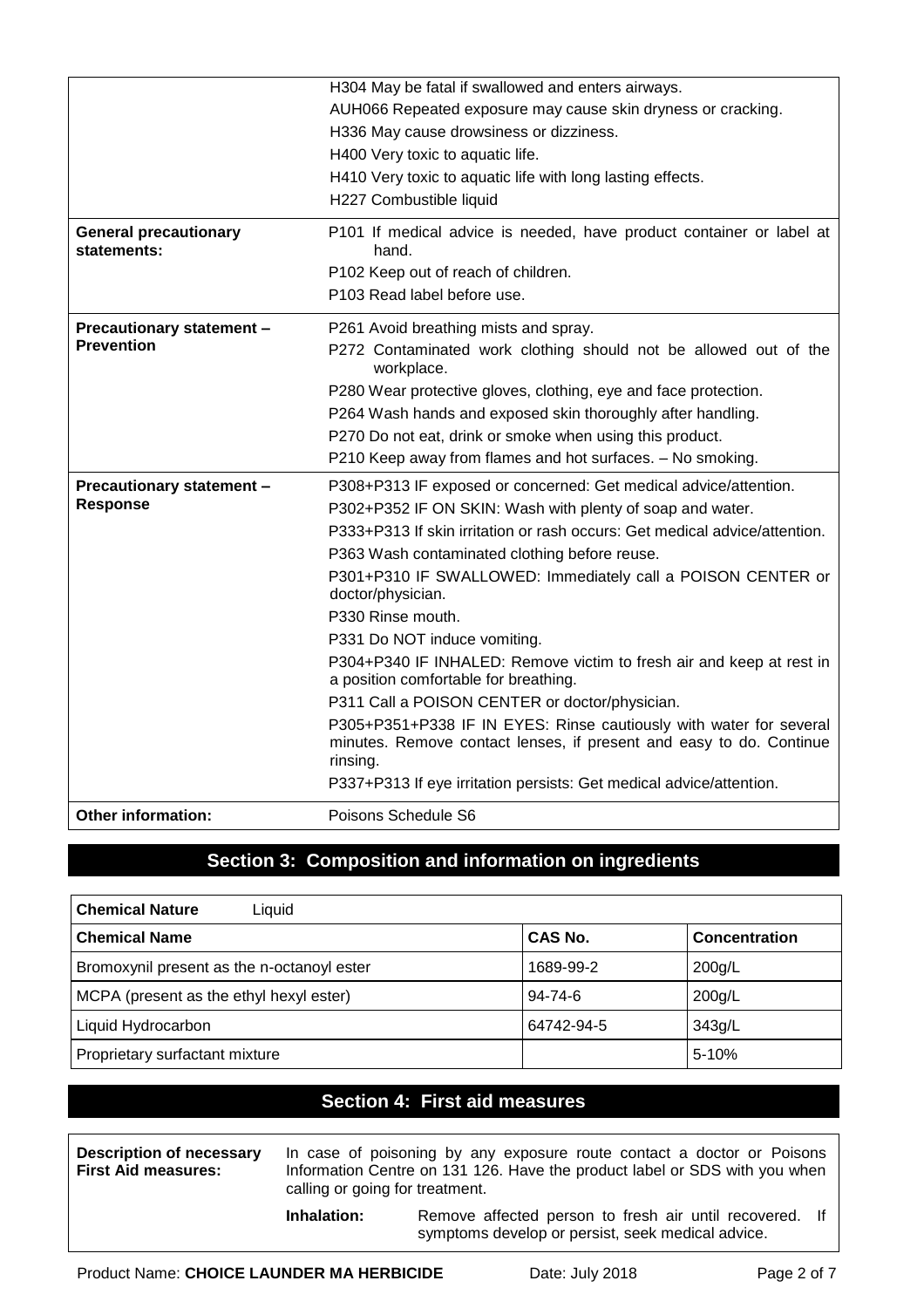|                          | <b>Skin contact:</b>   | Wash affected areas thoroughly with soap and water                                                                                                                                                                                                                              |
|--------------------------|------------------------|---------------------------------------------------------------------------------------------------------------------------------------------------------------------------------------------------------------------------------------------------------------------------------|
|                          | Eye contact:           | If in eyes, hold eyelids open and wash with copious<br>amounts of water for at least 15 minutes. Seek medical<br>advice if irritation develops or persists.                                                                                                                     |
|                          | Ingestion:             | If swallowed do NOT induce vomiting; seek medical advice<br>immediately and show this container or label or contact the<br>Poisons Information Centre on 13 11 26 (Aust). Make<br>every effort to prevent vomit from entering the lungs by<br>careful placement of the patient. |
| <b>Advice to Doctor:</b> | pulmonary pneumonitis. | Treat symptomatically. If vomiting occurs, solvent present may<br>cause                                                                                                                                                                                                         |

# **Section 5: Fire fighting measures**

| Suitable extinguishing<br>equipment:                                         | Water fog, foam, carbon dioxide or dry chemical.                                                                                                                                                                                                                     |
|------------------------------------------------------------------------------|----------------------------------------------------------------------------------------------------------------------------------------------------------------------------------------------------------------------------------------------------------------------|
| <b>Specific hazards arising</b><br>from the combustion<br>products:          | Although material is not flammable, the concentrate is combustible. If involved<br>in a fire, it will emit harmful fumes of hydrogen bromide, hydrogen chloride,<br>hydrogen cyanide and possibly other compounds of bromine, chlorine and<br>nitrogen. Keep upwind. |
| <b>Special protective</b><br>equipment and precautions<br>for Fire Fighters: | Breathable air apparatus may have to be worn in confined spaces.                                                                                                                                                                                                     |
| Further information:                                                         | STOP FIRE WATER FROM ENTERING DRAINS OR WATER BODIES.                                                                                                                                                                                                                |

#### **Section 6: Accidental release measures**

| <b>Spills and Disposal</b>                                                | Contain spill and absorb with clay, sand, soil or proprietary absorbent (such as<br>vermiculite). Collect spilled material and waste in sealable open-top type<br>containers for disposal.       |
|---------------------------------------------------------------------------|--------------------------------------------------------------------------------------------------------------------------------------------------------------------------------------------------|
| Personal precautions,<br>protective equipment and<br>emergency procedure: | For appropriate personal protective equipment (PPE), refer Section 8.                                                                                                                            |
| Environmental<br>precautions:                                             | This product is a herbicide and spills can damage crops, pastures and<br>desirable vegetation.                                                                                                   |
| Methods for cleaning up<br>or taking up - large<br>spillages:             | If large liquid spills occur, attempt to recover as much spilt material from sumps<br>and bunded areas, as possible, before absorbing remaining material into<br>vermiculite or other absorbent. |

# **Section 7: Handling and storage**

| <b>Precautions for safe</b>  | Do NOT contaminate dams, rivers or streams, or any other water bodies with      |
|------------------------------|---------------------------------------------------------------------------------|
| handling:                    | pesticide or used containers.                                                   |
| <b>Requirements for safe</b> | Store in the closed, original container in a cool, well ventilated area. Do not |
| storage:                     | store for prolonged periods in direct sunlight.                                 |
| <b>Other information:</b>    | Always read the label and any attached leaflet before use.                      |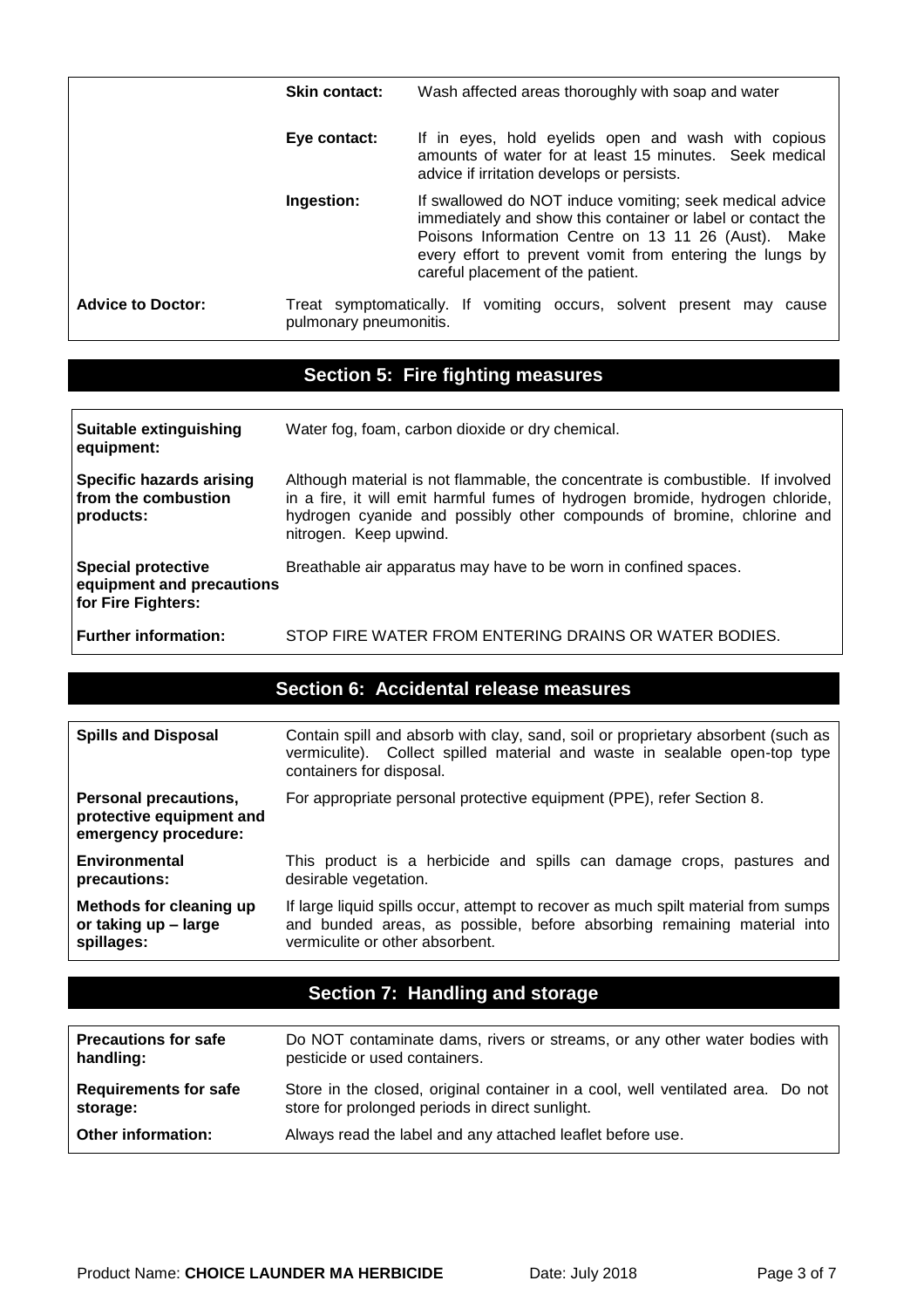#### **Section 8: Exposure controls and personal protection**

| <b>Occupational exposure</b><br>limit values: | No exposure standard has been established for this product.<br>The<br>manufacturer of the solvent has recommended an occupational exposure limit<br>of 100 mg/m3; 17ppm TWA, as total hydrocarbon. |  |
|-----------------------------------------------|----------------------------------------------------------------------------------------------------------------------------------------------------------------------------------------------------|--|
| <b>Engineering controls:</b>                  | Handle in well ventilated areas, generally natural ventilation is adequate.                                                                                                                        |  |
| <b>Respiratory protection:</b>                | Do not inhale spray mist.                                                                                                                                                                          |  |
| <b>Personal protective</b><br>equipment:      | When opening the container, preparing spray and using the prepared spray<br>wear cotton overalls buttoned to the neck and wrist and a washable hat, elbow-<br>length PVC gloves and goggles.       |  |
| <b>Hygiene measures:</b>                      | After use and before eating, drinking or smoking, wash hands, arms and face<br>thoroughly with soap and water. After each day's use, wash contaminated<br>clothing and safety equipment.           |  |
| <b>Special training</b><br>requirements:      | Check State or Territory regulations that require people who use pesticides in<br>their job or business to have training in the application of the materials.                                      |  |

#### **Section 9: Physical and chemical properties**

| Appearance:                          | Dark brown liquid                                                                  | pH:                                                 | $3.5 - 4.0$ (1% solution)                                           |
|--------------------------------------|------------------------------------------------------------------------------------|-----------------------------------------------------|---------------------------------------------------------------------|
| Odour:                               | Typical solvent odour                                                              | <b>Melting point:</b>                               | $<$ 0°C                                                             |
| <b>Solubility in water:</b>          | Disburses in water                                                                 | <b>Boiling point:</b>                               | 190 - 270 $\degree$ C (for solvent)                                 |
| <b>Auto-Ignition</b><br>Temperature: | Not determined                                                                     | <b>Explosive Properties:</b>                        | No information                                                      |
| <b>Flash Point:</b>                  | $75^{\circ}$ C                                                                     | <b>Specific gravity:</b>                            | $1.07 - 1.09$                                                       |
| Volatile Component: ~30 - 40%        |                                                                                    | Vapour density $(Air = 1)$ -5 (for solvent present) |                                                                     |
| <b>Flammability:</b>                 | Combustible liquid C1<br>(AS1940). Combustible<br>liquid (GHS).                    | <b>Flammable limits:</b>                            | Lower: 0.6% for solvent<br>Upper: 7.0% for solvent                  |
| Vapour pressure:                     | 0.19 mPa $@$ 25 $°C$ for<br>bromoxynil octanoate; 0.48<br>mPa @ 20°C for MCPA 2EHE | Partitioning<br>coefficient:<br>n-octanol/water:    | Kow Log P is 5.4 for<br>bromoxynil octanoate, 5.7<br>for MCPA 2EHE. |

# **Section 10: Stability and reactivity**

| <b>Chemical stability:</b>                    | Stable under normal conditions.                                                                                                                                |
|-----------------------------------------------|----------------------------------------------------------------------------------------------------------------------------------------------------------------|
| <b>Possibility of hazardous</b><br>reactions: | Violent reactions between Bromicide MA and oxidising agents are possible.<br>Avoid chlorates, nitrates, nitric acid, organic peroxides and potassium chlorate. |
| <b>Hazardous</b><br>polymerization:           | Hazardous polymerisation is not possible                                                                                                                       |

#### **Section 11: Toxicological information**

#### **Health Effects from likely Routes of Exposure:**

| Inhalation: | High vapour concentrations of the solvent while handling the concentrate are<br>irritating to the eyes and the respiratory tract, may cause headaches and<br>dizziness, and may have other central nervous system effects. |
|-------------|----------------------------------------------------------------------------------------------------------------------------------------------------------------------------------------------------------------------------|
| Skin:       | May irritate the skin. Prolonged contact with the concentrate can cause<br>defatting of the skin and may result in dermatitis.                                                                                             |
| Eye:        | May irritate the eyes.                                                                                                                                                                                                     |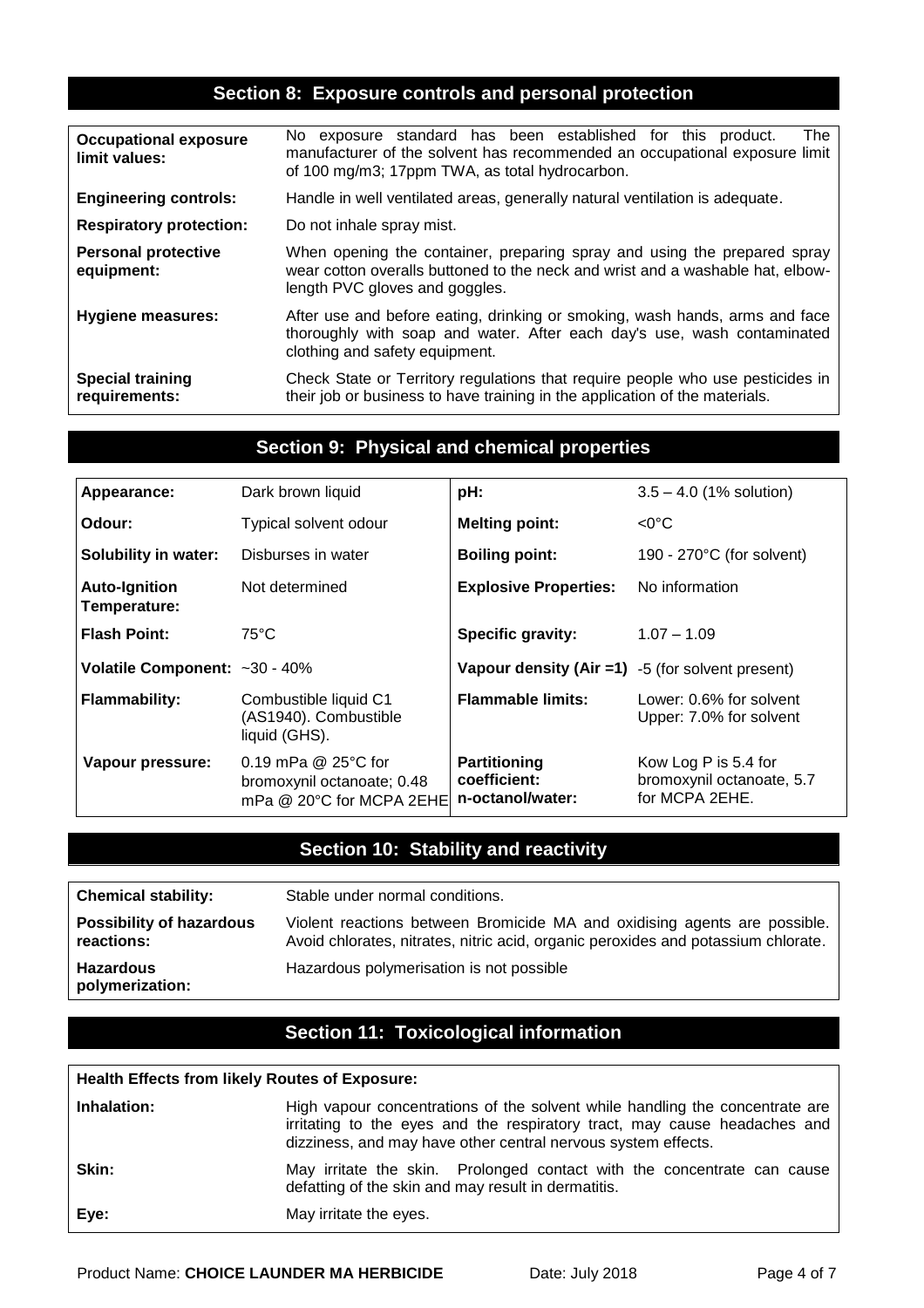| Ingestion:                                      | Possible symptoms of exposure include: headache, nausea, dizziness and<br>weakness. If aspirated into the lung, e.g. from vomiting, the presence of<br>solvent may result in chemical pneumonitis or other lung damage.                                                                                                                                                                                                                                                                           |  |
|-------------------------------------------------|---------------------------------------------------------------------------------------------------------------------------------------------------------------------------------------------------------------------------------------------------------------------------------------------------------------------------------------------------------------------------------------------------------------------------------------------------------------------------------------------------|--|
| Serious eye damage /<br>irritation              | The product is an eye irritant.                                                                                                                                                                                                                                                                                                                                                                                                                                                                   |  |
| <b>Skin Corrosion / irritation:</b>             | Mild to moderate skin irritant.                                                                                                                                                                                                                                                                                                                                                                                                                                                                   |  |
| <b>Skin Sensitisation:</b>                      | Bromoxynil octanoate is a skin sensitiser.                                                                                                                                                                                                                                                                                                                                                                                                                                                        |  |
| Carcinogenicity:                                | An impurity present in the solvent has been found to cause tumors in<br>laboratory studies. The active ingredients are not considered carcinogenic.                                                                                                                                                                                                                                                                                                                                               |  |
| <b>Reproductive toxicity:</b>                   | Bromoxynil octanoate has been classified as suspected of damaging fertility or<br>the unborn child on the basis of studies, in rats, rabbits and mice which show<br>reduced ossification and increased incidence of supernumerary ribs at doses<br>(range 5-15 mg/kg/day) which are not toxic maternally.                                                                                                                                                                                         |  |
| Acute toxicity - oral:                          | LD50 (rat) 238 mg/kg for bromoxynil octanoate<br>LD50 (rat) 1300 mg/kg for MCPA 2EHE                                                                                                                                                                                                                                                                                                                                                                                                              |  |
| Acute toxicity - dermal:                        | LD50 (rat) >2000 mg/kg for bromoxynil octanoate<br>LD50 (rat) >2000 mg/kg for MCPA 2EHE                                                                                                                                                                                                                                                                                                                                                                                                           |  |
| <b>Acute toxicity - inhalation:</b>             | LC50 (rat) (4hr) 0.72 mg/l for bromoxynil octanoate<br>LC50 (rat) (4hr) > 3.1 mg/l for MCPA 2EHE                                                                                                                                                                                                                                                                                                                                                                                                  |  |
| <b>Chronic health effects:</b>                  | Chronic Overexposure: Weight loss and damage to liver and kidneys may be<br>expected if exposure is excessive.                                                                                                                                                                                                                                                                                                                                                                                    |  |
| <b>Additional toxicological</b><br>information: | The Australian Acceptable Daily Intake (ADI) for bromoxynil for a human is<br>0.003 mg/kg/day, set for the public for daily, lifetime exposure. This is based on<br>the NOEL of 0.3 mg/kg/day, the level determined to show no effects during<br>long term exposure for the most sensitive indicators and the most sensitive<br>species. (Ref: Comm. Dept. of Health and Ageing, Office of Chemical Safety,<br>'ADI List', December 2014). ADI for MCPA is 0.01 mg/kg/day, NOEL 1.1<br>mg/kg/day. |  |

## **Section 12: Ecological information**

| <b>Ecotoxicity:</b>                   |                                                                                                                                                                                                    |
|---------------------------------------|----------------------------------------------------------------------------------------------------------------------------------------------------------------------------------------------------|
| the environment:                      | Known harmful effects on Harmful to fish and other aquatic organisms.                                                                                                                              |
| <b>Other precautions:</b>             | Do not contaminate dams, waterways or sewers with this product or the<br>containers which have held this product.                                                                                  |
| Environmental<br>protection:          | Marine pollutant.<br>Spray drift can cause damage, read the label for more information.                                                                                                            |
| Acute toxicity – fish:                | The following is data for the active ingredient, bromoxynil octanoate.<br>Toxic to fish. LC50 (96hr) for rainbow trout is 0.041 mg/l. LC50 (96hr) for<br>rainbow trout is 1.15 mg/l for MCPA 2EHE. |
| Acute toxicity - daphnia:             | LC50 (48hr) for daphnia is 0.046 mg/l for bromoxynil octanoate.                                                                                                                                    |
| Acute toxicity to other<br>organisms: | Bees: Not toxic to bees. LD50 >100 µg/bee.                                                                                                                                                         |

## **Section 13: Disposal considerations**

| <b>Product Disposal:</b> | On site disposal of the concentrated product is not acceptable. Ideally, the                                    |
|--------------------------|-----------------------------------------------------------------------------------------------------------------|
|                          | product should be used for its intended purpose. If there is a need to dispose                                  |
|                          | of the product, approach local authorities who hold periodic collections of<br>unwanted chemicals (ChemClear®). |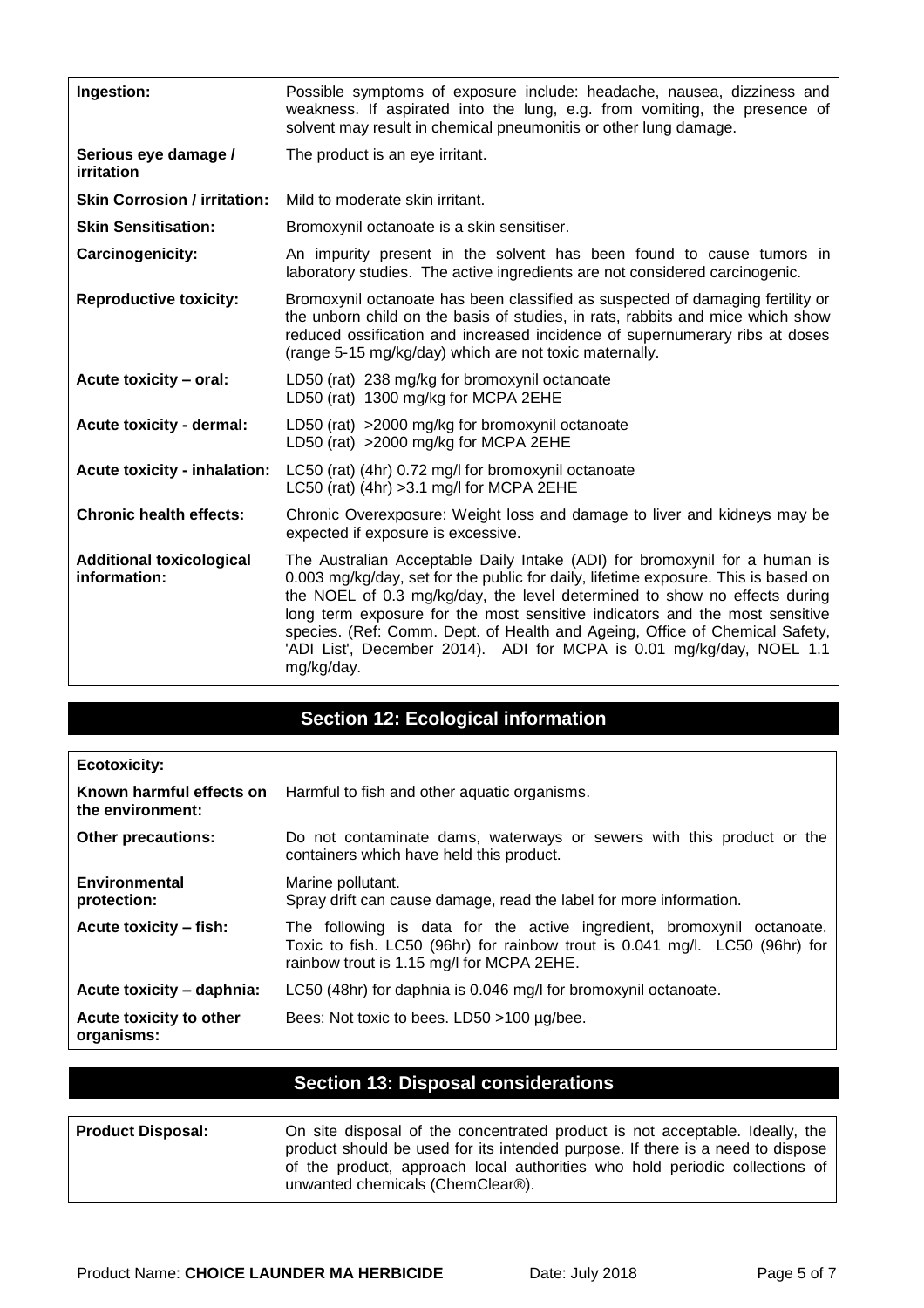| <b>Container Disposal:</b> | Do not use this container for any other purpose. Triple or preferably pressure<br>rinse containers before disposal. Add rinsings to the spray tank. If recycling,<br>replace cap and return clean containers to recycler or designated collection<br>point. If not recycling, puncture or shred and bury containers in local authority<br>landfill. If no landfill is available, bury the containers below 500mm in a<br>disposal pit specifically marked and set up for this purpose clear of waterways,<br>desirable vegetation and tree roots. Empty containers and product should not<br>be burnt. |
|----------------------------|--------------------------------------------------------------------------------------------------------------------------------------------------------------------------------------------------------------------------------------------------------------------------------------------------------------------------------------------------------------------------------------------------------------------------------------------------------------------------------------------------------------------------------------------------------------------------------------------------------|
|                            | Returnable containers: empty contents fully into application equipment.<br>Replace cap, close all valves and return to the point of supply for refill or<br>storage. drumMUSTER is the national program for the collection and recycling<br>of empty, cleaned, non returnable crop production and on-farm animal health<br>chemical containers. If the label on your container carries the drumMUSTER<br>symbol, triple rinse the container, ring your local Council, and offer the<br>container for collection in the program.                                                                        |

#### **Section 14: Transport information**

| <b>Transport information:</b> | It is good practice not to transport agricultural chemical products with food,<br>food related materials and animal feedstuffs.                                                                                             |
|-------------------------------|-----------------------------------------------------------------------------------------------------------------------------------------------------------------------------------------------------------------------------|
|                               | Considered non-dangerous for road and rail transport (in packaging, including<br>IBCs not greater than 3000L each) by the Australian Code for the Transport of<br>Dangerous Goods by Road and Rail. Ref: ADG7; SP No. AU01. |

For bulk shipments as Class 9, use UN 3082, HazChem code 2Z.

| <b>SEA TRANSPORT: IMDG</b> |         |                       |                                                                 |
|----------------------------|---------|-----------------------|-----------------------------------------------------------------|
| <b>Hazard class:</b>       |         | Packing group:        | Ш                                                               |
| <b>ID</b> number:          | UN 3082 | Proper shipping name: | <b>Environmentally Hazardous</b>                                |
| <b>Marine pollutant:</b>   | YES.    |                       | Substance, Liquid, N.O.S.<br>(contains Bromoxynil<br>octanoate) |

#### **Section 15: Regulatory information**

| <b>Regulatory Information:</b>   | WHS Schedule 11: item 10 - Flammable Liquid category 4.                                                                              |
|----------------------------------|--------------------------------------------------------------------------------------------------------------------------------------|
| <b>Poisons Schedule (SUSMP):</b> | S6                                                                                                                                   |
| Packaging and labelling:         | <b>POISON</b><br>KEEP OUT OF REACH OF CHILDREN<br>READ SAFETY DIRECTION BEFORE OPENING OR USING                                      |
| <b>Other information:</b>        | This product is registered with the Australian Pesticides and Veterinary<br>Medicines Authority (APVMA). APVMA product number: 84403 |

## **Section 16: Any other relevant information**

#### **Date of preparation or last revision:** August 2018

**Source of Data:** The information provided in this SDS is sourced from Grow Choice internal studies which have been conducted according to Regulatory requirements including OECD and CIPAC Guidelines and EC Directives. A comprehensive package of toxicological and environmental data for the active ingredients of this product has been submitted to the government health and environment authorities and has been evaluated by expert toxicologists and environmental scientists.

**Note: This product is a registered agricultural chemical and must, therefore, be used in accordance with the container label directions** 

Product Name: CHOICE LAUNDER MA HERBICIDE Date: July 2018 Page 6 of 7